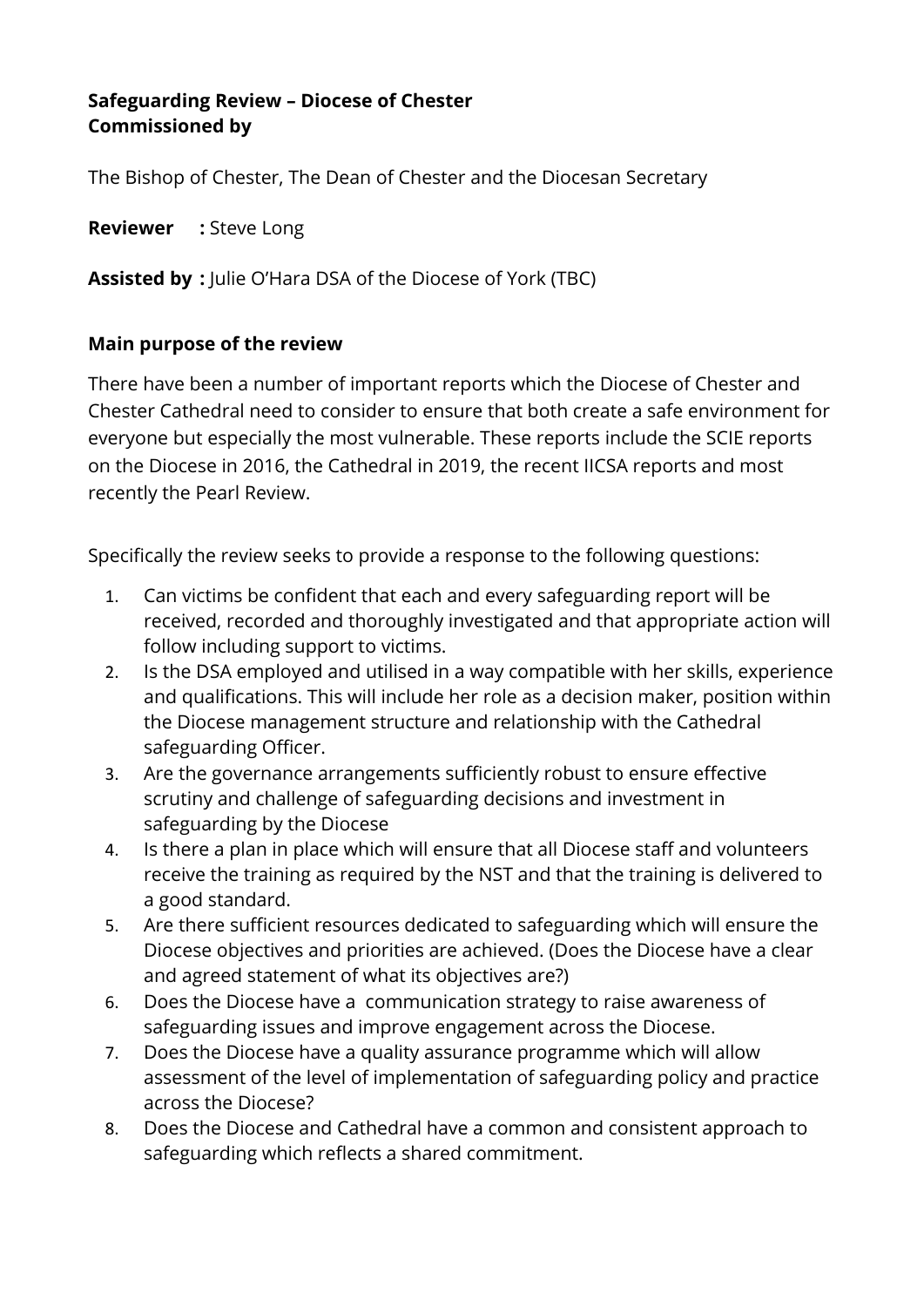The review will examine safeguarding arrangements, structures and resourcing in the Diocese of Chester and make recommendations for improvements. In doing so it will specifically, but not exclusively, consider the following issues which are subject of comment in the above reviews:

### **The structures in place in the Diocese.**

The operation of the Diocesan Safeguarding panel and membership with particular reference to the level of independent scrutiny and challenge.

The responsibility for decision making for safeguarding matters including referral to statutory agencies, and how this is currently working in practice

The placement of the Diocesan safeguarding function in Diocesan Structures, to include line management and professional supervision of the DSA, the Diocesan safeguarding lead and which if any Diocesan body/ committee/ structure should hold the budget

Formal reporting mechanisms to senior diocesan staff including the Diocesan Bishop

The relationship between Diocesan Bishop, Dean and Chapter and Chester Diocesan Board of Finance. Including the current Memorandum of understanding between the Cathedral and DBF, any future possible relationships, and how best to ensure that no gaps are left between the various bodies.

Arrangements for sharing information with other agencies

Relationship of the DSA with parishes and clergy including provision of advice, accessibility, cover, communication, ensuring adherence to safeguarding policies etc.

The safeguarding function working well with wider Church of England bodies (such as the NST, other Dioceses etc.) including good working relationships and information sharing.

## **Core Management Groups**

Examine the composition and operation of core management groups to oversee serious safeguarding incidents

#### **Resourcing Issues**

Consideration of the staffing of the safeguarding functions in the Diocese, including recommendations as to how it could best be strengthened to ensure a timely response is given to any safeguarding report.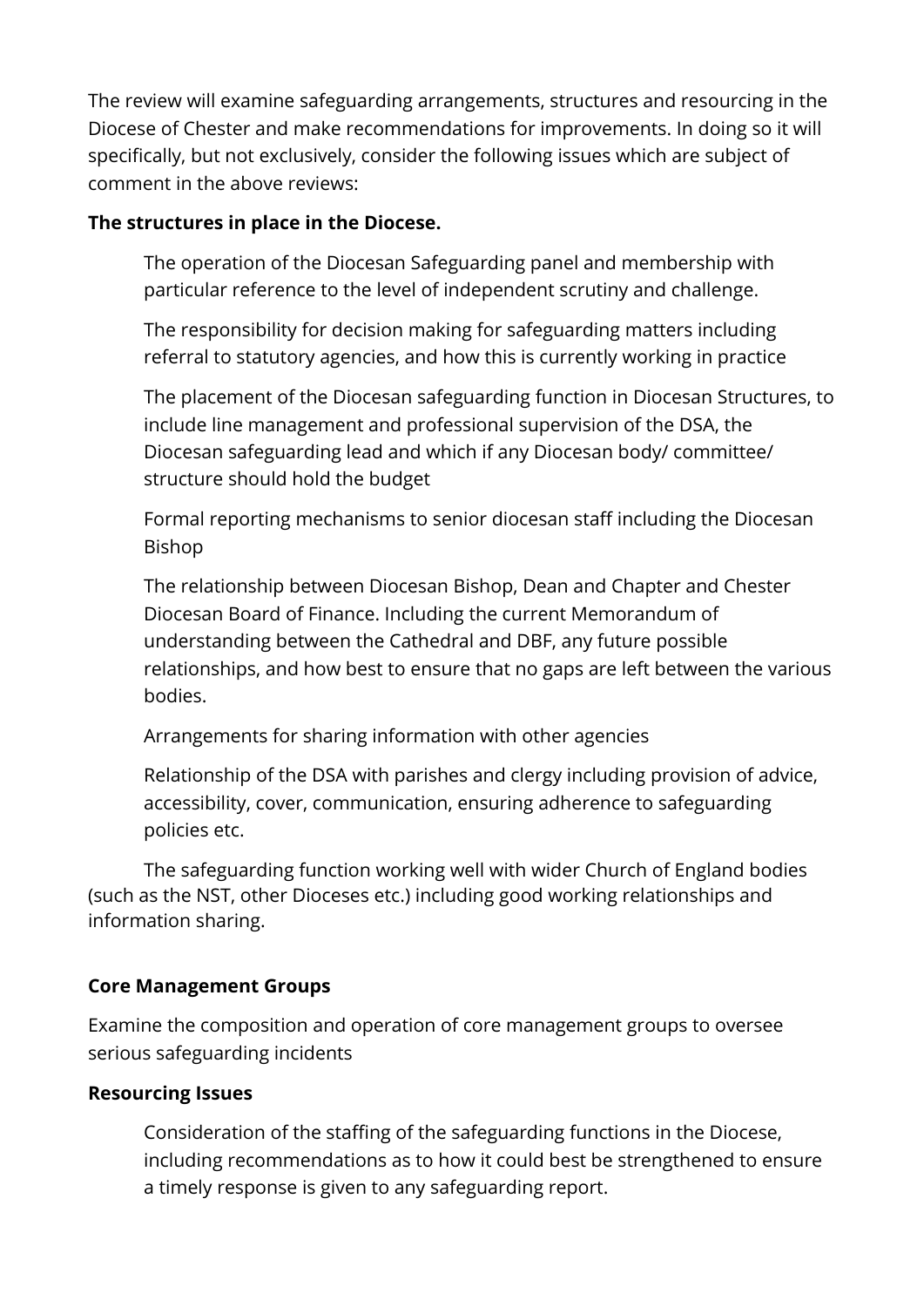How best use can be made of qualifications and experience of safeguarding staff and appropriate support given.

Adequacy of Budgets

# **Training**

 Examination of any training plan and arrangements in place to effectively deliver the national training programme. This will include what resources have been identified to deliver the various training modules.

### **Victims and Survivors**

 Consider what provision is in place to support victims and survivors and also arrangements for sending letters of apology. Including consideration of matters which give confidence to victims to report such as complaints policies and procedures

## **Cathedral**

Consideration in the light of national practice guidance of the threshold the MoU defines for referral of cases to the DSA.

Consideration of the structure, staffing and capacity in the Cathedral to manage the safeguarding functions and cases that fall below the threshold the MoU defines for referral to the DSA.

Advice about shared working with the diocese at strategic and safeguarding case levels.

## **Note**

In considering the above reference will be made to the recommendations contained in the above reviews and specifically what progress has been made in response to the recommendations contained in the SCIE reports.

*The degree to which safeguarding is understood and embraced within the Church will be determined not just by having in place sufficient resources and effective policies and procedures. Critical will be the culture of the organisation and this will be significantly influenced by the words and action of those with leadership responsibilities as well as those with a specific safeguarding role. Levels of awareness and understanding will be affected by how effective the training is delivered and received. While this review will focus on issues which are integral to the culture, to adequately assess the culture and climate within the Diocese and Cathedral through a review conducted in large part remotely and in limited time, will be challenging and is acknowledged in these terms of reference.*

## **Time scale**

By 31 January 2021